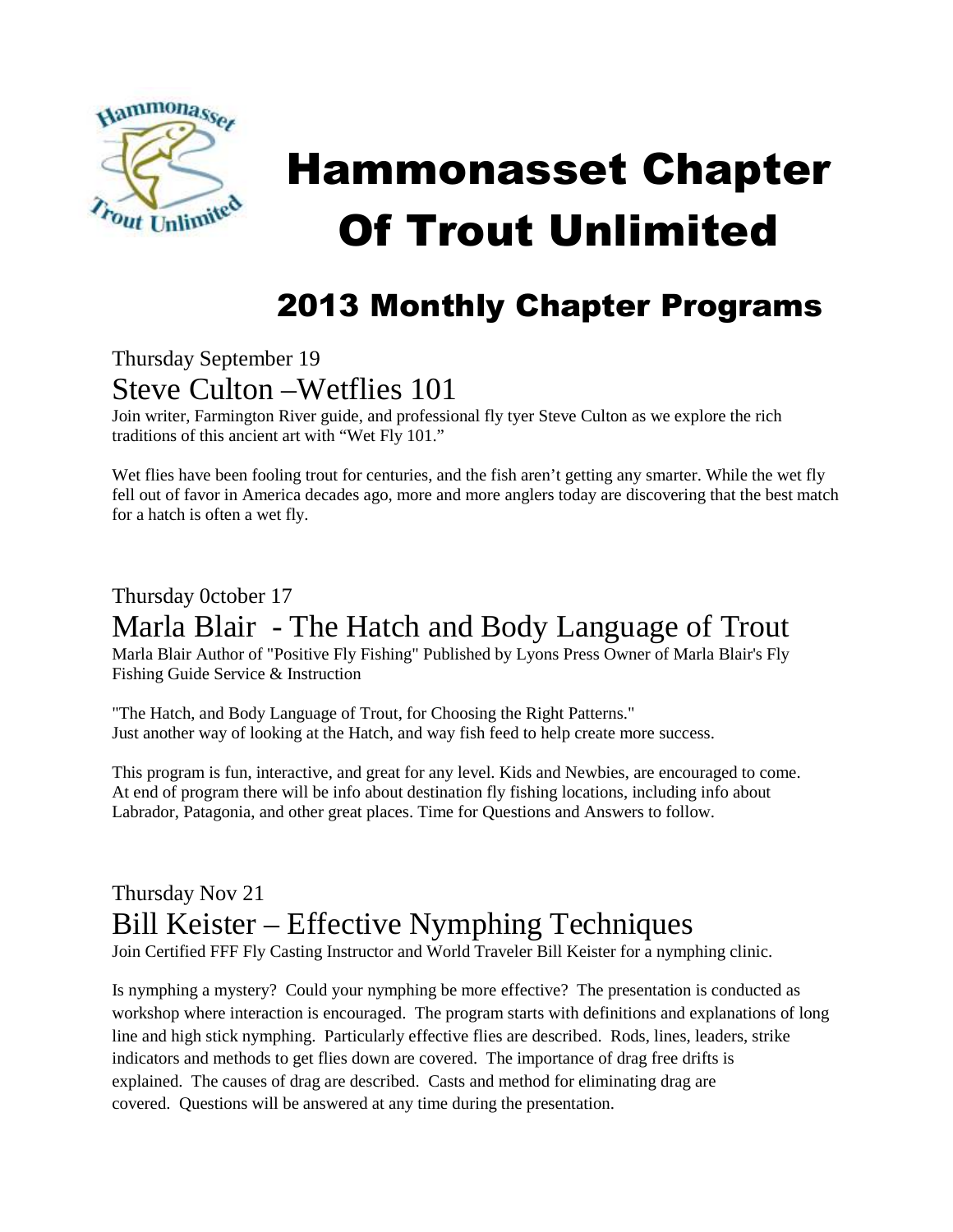## Hammonasset Chapter Activities and Volunteer Opportunities

#### Trout in the Classroom & Fly Tying At Durham Fair

Friday, Saturday and Sunday September 26-29

Our Chapter exhibit will be located centrally in the Discovery Tent on the fairgrounds all three days of the fair. The trout in the classroom TIC program is now active in more than 70 schools in the state and growing. The chapter needs volunteers to staff the beginner Fly Tying exhibit at the Discovery Center at the Durham Fair September 26 through September 29. This is very popular event, now in its seventh year, this is in conjunction with our Trout in the Classroom exhibit at the Fair. We want to have two staff instructors for each of the 14 shifts during the four day event.

 Since we typically tie basic Woolly Buggers with young kids, you don't have to be an expert tier to participate. Instruction sheets and all materials and tools are provided. Reimbursement of entrance and parking fees is available from HCTU if necessary.

 If you are willing to help out for an hour or two, please contact Bruce Tubby by email (btubby@snet.net) or phone 860- 349-8405 for further information and shift assignments.

#### Hammonasset Festival - Kids Casting and Fly Tying October 5 & 6 10am until 4pm

The Hammonasset Chapter of Trout Unlimited is seeking volunteers for this two day event. HCTU have an exhibit at the festival which includes a Trout in the Classroom exhibit / kids casting activities and fly tying. Admission and parking is free for volunteers.

This event is full of fun activities that promote Trout Unlimited to kids and families.

If you can help, please contact Kevin at 860-632-2171 or kevinfuller27@comcast.net

#### Youth Education Day

Saturday May 10 8:00-am to noon

Our chapters next Youth Education Day will be on May 10. Activities will include instructions in fly tying, Fly casting and Entomology. Kids will also help the DEEP stock trout, enjoy a picnic and raffle prizes followed by fishing for trout. Classes are limited so reserve your spot soon.

If you are interested in having a child participate or volunteering, contact Paul Gray. (860)349-2109

#### Group Fishing Trips

Saturdays before each meeting.

Each month Aidan Morgan leads a group trip to a local river. Details are announced at the meetings or on the Website. Contact Aidan at sadmorgan@yahoo.com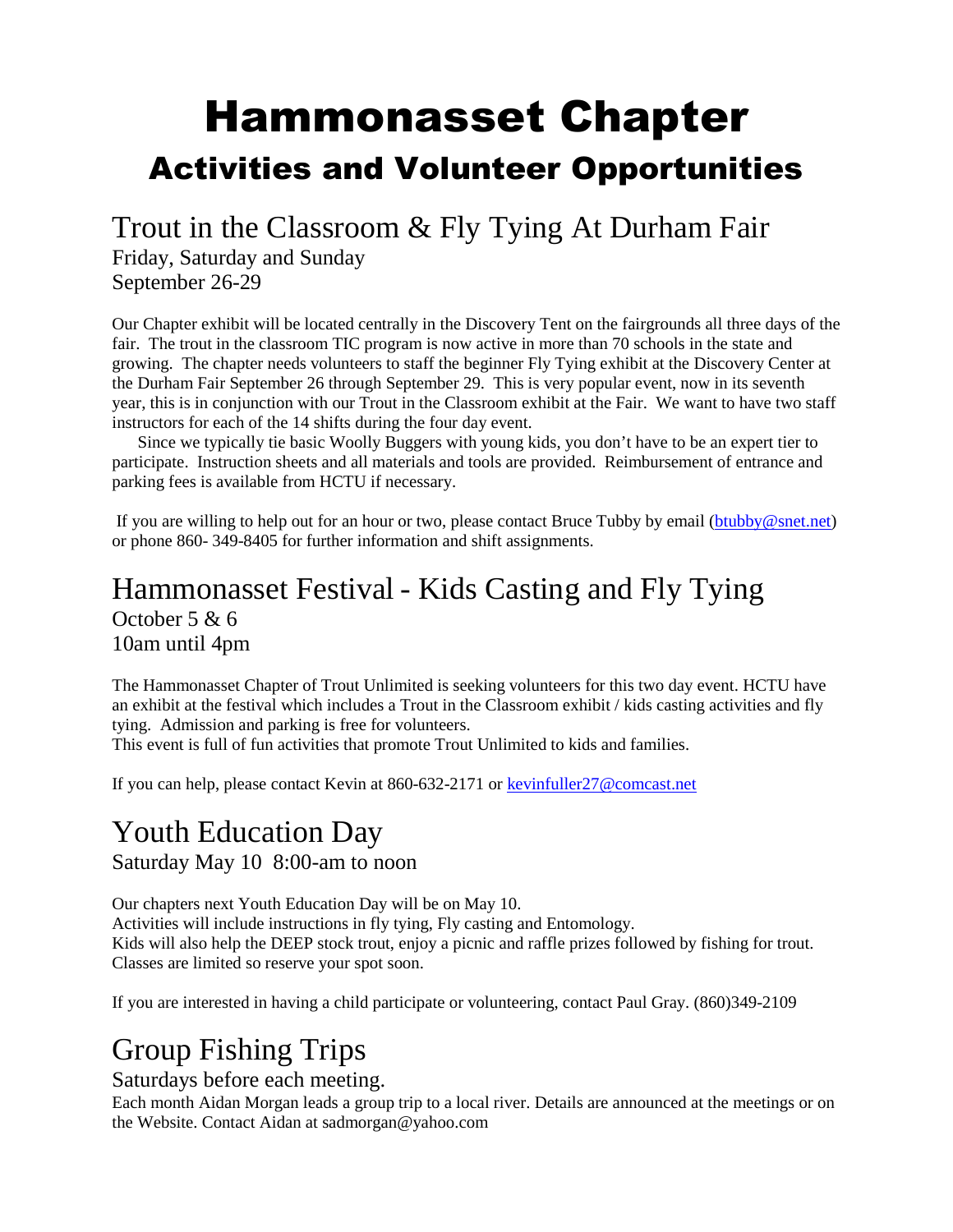### Hammonasset Chapter Announcements

#### New Website - HCTU.org

Our new Hammonasset Chapter website can be found at **HCTU.org** All of our **c**hapter meeting announcements, calendar of events and activities and archive of newsletters can be found at our new website that was created last fall.

#### Chapter Request for Email Addresses

Our chapter mails out the printed newsletter once a year. The rest of the year we send out the newsletter and announcements by email to the members that we have a valid email address for. We only have valid emails addresses for one third of our members. Please help us save postage by providing your email address so we can keep you informed of all the things going on at HCTU. We will only send our chapter announcements if you request to be contacted. If you want a newsletter each month sent to your email Please send your address to **Mccutchen.hugh@gmail.com** 

#### Monthly Chapter Meetings.

HCTU monthly chapter meetings are held on the third Thursday of each month at the Wallingford Rod and Gun Club. Doors open at 6:30pm. For those who don't have time for dinner before the meeting, we usually offer a light dinner and refreshments. Chapter announcements begin at 7:00pm, followed by a raffle and our monthly program or speaker. We hope to see you there.

#### Directions to our meeting place:

Where: Wallingford Rod and Gun Club 411 North Branford Road Wallingford, CT 06492

When: Third Thursday of the month, From September through May at 6:30 PM.

Coming from the I-91 From I-91 South take exit 15, Turn onto CT-68 East / Barnes Rd (1.7 Miles) Turn RIGHT onto N BRANFORD RD. (0.6 Miles) Turn Right into Driveway at 411 North Branford Rd.

Coming from the Shoreline through Route 17 in Durham Follow Route 17 to junction with CT-68, Turn onto CT-68 West, follow CT-68 (3.5 Miles) Turn LEFT onto N BRANFORD RD. (0.6 Miles) Turn RIGHT into Driveway at 411 North Branford Rd.